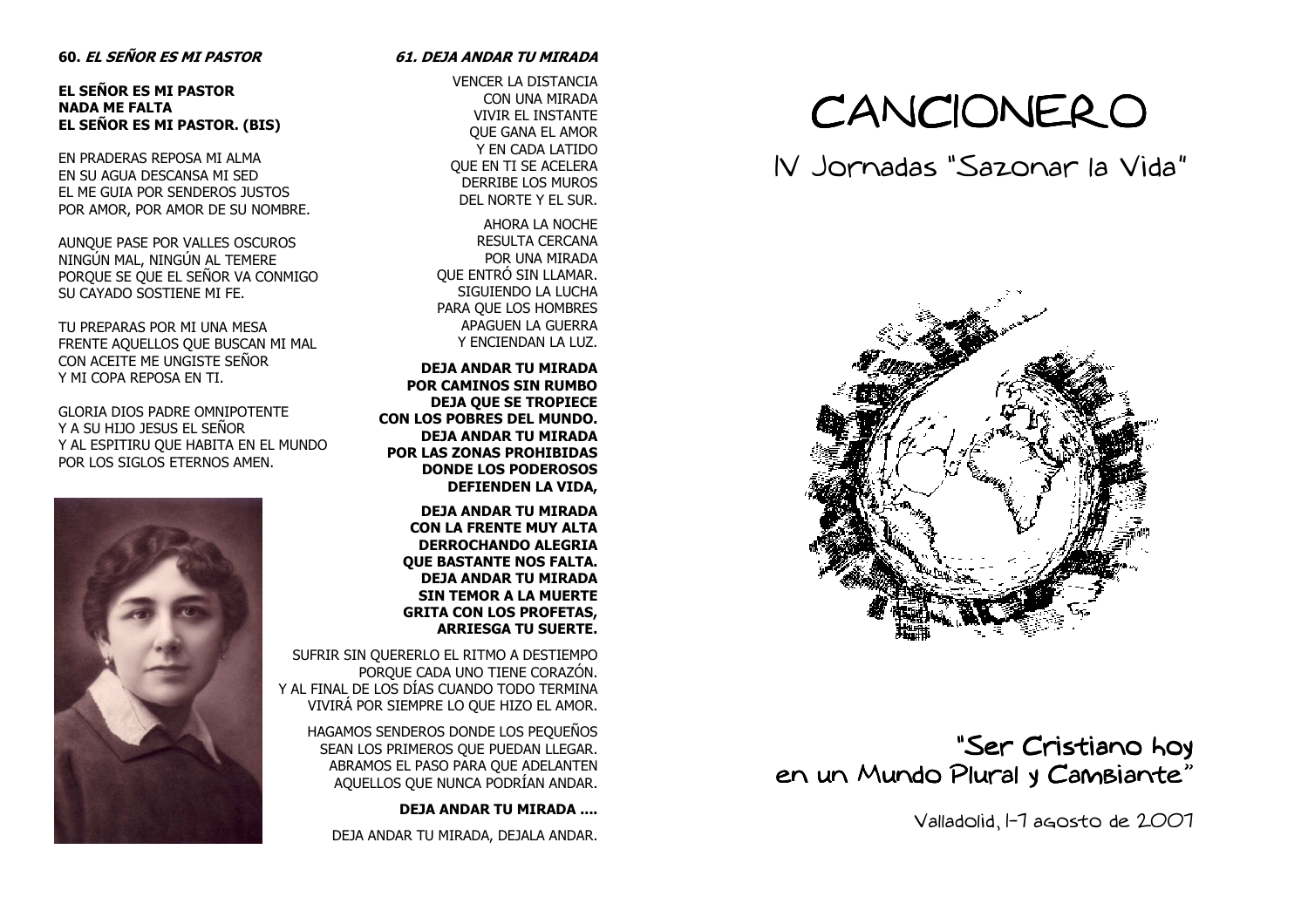### 1. NO ME HABÉIS VOSOTROS

NO ME HABÉIS VOSOTROS ELEGIDO FUI YO MISMO QUIEN OS ELEGÍ YA NO OS LLAMO SIERVOS, OS LLAMO AMIGOS. SOIS MIS AMIGOS.

### 2. NADA NOS SEPARARÁ

NADA NOS SEPARA. (TRIS) DEL AMOR DE DIOS.

### 3. VEN NO APARTES DE MI LOS OJOS

VEN, NO APARTES DE MÍ LOS OJOS TE LLAMO A TI, TE NECESITO, PARA QUE SE CUMPLA EN EL MUNDO EL PLAN DE MI PADRE.

### 4. MI ALMA TIENE SED

MI ALMA TIENE SED DEL DIOS VIVO, ¿CUÁNDO VERÉ SU ROSTRO? (BIS)

### 5. LA BONDAD Y EL AMOR

LA BONDAD Y EL AMOR DEL SEÑOR DURAN POR SIEMPRE, DURAN POR SIEMPRE. (BIS)

### 6. EN ESTO CONOCERÁN

EN ESTO CONOCERÁN QUE SOIS MIS AMIGOS. (BIS) SI OS AMÁIS LOS UNOS A LOS OTROS COMO YO, OS HE AMADO. (BIS)

### 7. CANTARÉ ETERNAMENTE

CANTARÉ ETERNAMENTE TU AMOR, TU BONDAD, TUS MISERICORDIAS, SEÑOR, SIN FIN.

### 8. EL SEÑOR ES MI FUERZA

EL SEÑOR ES MI FUERZA, MI ROCA MI SALVACIÓN.

### 9. TU PALABRA

TU PALABRA ME DA VIDA ME LEVANTA Y ME HACE CAMINAR TU PALABRA ME SOSTIENE, ME DA FUERZAS PARA NO DAR MARCHA ATRÁS.

### 10. NADIE TIENE MAYOR AMOR

NADIE TIENE MAYOR AMOR QUE EL QUE DA LA VIDA POR SUS AMIGOS. (BIS)

### 11. EL DON DE LA FRATERNIDAD

EL DON DE LA FRATERNIDAD, REGALO DEL SEÑOR (BIS) QUE HAY QUE CUIDAR DÍA A DÍA CON UN NUEVO AMOR (BIS)

### 12. UBI CARITAS

UBI CARITAS ET AMOR UBI CARITAS DEUS IVI EST.

### 13. OH DIOS CREA EN MI

OH, DIOS, CREA EN MI UN CORAZÓN PURO RENUEVAME POR DENTRO, RENUEVAME POR DENTRO, CON ESPÍRITU FIRME

### 14. NO SE TURBE VUESTRO CORAZÓN

NO SE TURBE VUESTRO CORAZÓN (BIS). NI SE ACOBARDE, NI SE ACOBARDE CREER BIEN Y ENMUDECER NO ES POSIBLE POR ESO HABLO.

#### 55. SANTA MARIA SERVIDORA

PORQUE FUISTE MUJER DE UN PUEBLO ESCLAVO SOÑABAS UNA NUEVA NAZARET, CUANDO NO TE DEJARON PRONUNCIARTE ENTONASTE UN CANTO A YAHVÉ. PORQUE FUISTE MUJER QUE EN EL SILENCIO ESCUCHABA LA PALABRA DEL SEÑOR SABIAS QUE EL AMOR ES SIEMPRE JUSTO QUE COMPROMETE Y DA VALOR.

### SANTA MARIA SERVIDORA DE LA PALABRA DE YAHVÉ. SANTA MARIA SERVIDORA DE LA ALIANZA DE ISRAEL. (BIS)

EN TU VIENTRE SE FORMO EL HOMBRE NUEVO ENCARNANDO EN TI LA SALVACIÓN CONFIABAS EN EL DIOS ENAMORADO AUNQUE MAÑANA SINTIERAS TEMOR. PORQUE FUISTE MUJER CERCANA Y FUERTE ACOMPAÑASTE A TU HIJO HASTA LA CRUZ LA ESPERANZA FIRME EN TU MIRADA AUNQUE A LOS OJOS FALTARA LUZ.

PORQUE FUISTE MUJER QUE POR EL REINO OFRECÍA LA VIDA Y EL DOLOR APOYASTE LA FE DE LOS PRIMEROS DICIENDO A TODOS: RESUCITÓ. FORTALECE MI PASO EN TUS SANDALIAS, FORTALECE MI VOZ EN TU CANCIÓN, QUE VIVA Y QUE PROCLAME LA PALABRA AL SERVICIO DEL REINO DE DIOS.

### 56. MIRAD COMO SE AMAN

### MIRAD COMO SE AMAN SON LA SAL MIRAD COMO SE AMAN, SON LA SAL

EL AMOR ES JUSTICIA Y ES PERDON, EL AMOR ES ENTREGAR, EL AMOR ES BENDICIÓN EL AMOR ES CAMINO A LOS DEMAS EL AMOR ES DESATAR ALUMBRAR, ACOMPAÑAR

### 57. NADIE TIENE MAYOR AMOR

### NADIE TIENE MAYOR AMOR QUE EL QUE DA LA VIDA POR SUS AMIGOS. (BIS)

VOSOTROS SOIS MIS AMIGOS SOIS NUESTRO PAN, SOIS NUESTRO VINO VOSOTROS SOIS HUELLA DE DIOS PALABRA VIVA, MIS TESTIGOS.

VOSOTROS SOIS SAL DE LA TIERRA FUERZA DEL MUNDO, LUZ DEL CAMINO. VOSOTROS SOIS HUELLA DE DIOS PALABRA VIVA, MIS TESTIGOS.

### 58. EL VERBO SE HIZO CARNE

EL VERBO SE HIZO CARNE Y HABITA ENTRE NOSOTROS IL VERBO FATTO SI CARE HABITA IN MEZZO A NOI

### 59. ASPIRACIÓN

QUE YO PIENSE LO QUE TU QUIERES QUE PIENSE QUE YO QUIERA LO QUE TU QUIERES QUE QUIERA QUE YO HABLE LO QUE TU QUIERES QUE HABLE QUE YO OBRE LO QUE TU QUIERES QUE OBRE

### ESTA ES MI UNICA ASPIRACIÓN (TRIS) SEÑOR.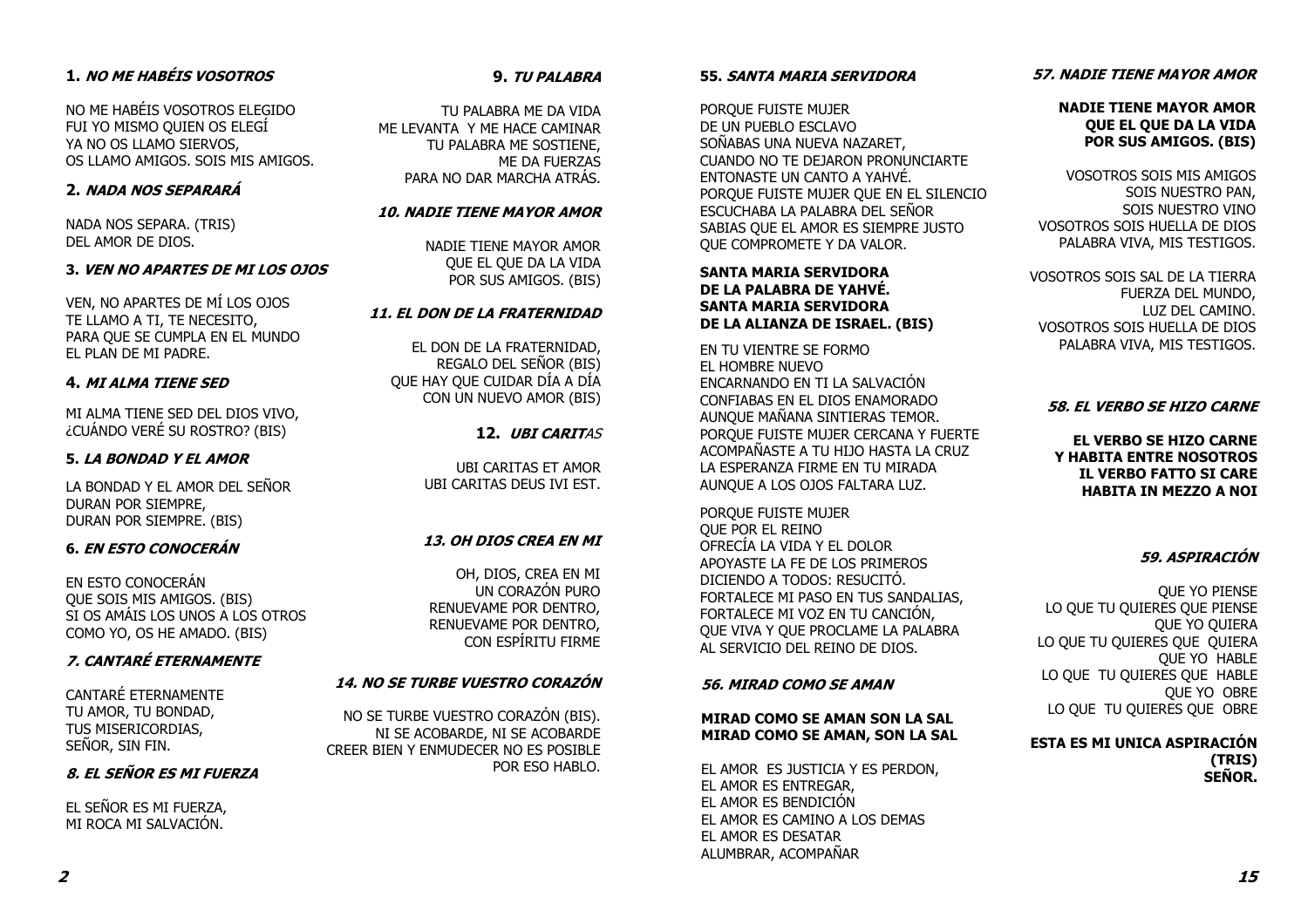### 52. LA NOCHE

CAMINO PERO CON PASO DEMASIADO LENTO TODAVÍA TENGO FLORES DEL DESIERTO EN MIS BRAZOS, TODAVÍA TENGO EN MIS CABELLOS ROCIO DE LOS VALLES DE LA HUMANIDAD PRIMERA.

APENAS RECONOZCO EN QUE ME HE CONVERTIDO, PRESIENTO QUE LA NOCHE NO HA PASADO NO TERMINA, PRESIENTO QUE YA NO HAY REGRESO, RESBALAN DE MIS MANOS TODOS MIS DESEOS.

SÓLO QUISIERA QUE EL AMOR TENGA LA FUERZA DE UN CICLÓN EN MIS ENTRAÑAS. RECONOCERTE EN EL DOLOR, SENTIR EL ECO DE TU VOZ, CUANDO ME LLAMAS. (BIS)

QUISIERA SENTIR EL SUAVE ROCE DE TU ALIENTO PERDERME, ENTRE TUS MANOS SOLO ESTREMECERME PERDERME, PARA ENCONTRAR TUS HUELLAS DEJAR QUE TU ME LLEVES Y CAMINAR POR ELLAS.

LA NOCHE HA LLEGADO SIN DECIRME NADA DESNUDA, SIN SENTIDO ME HE QUEDADO EN LA BATALLA DESNUDA, Y NO ME SIENTO FRÁGIL, SEDUCES EL SILENCIO Y ROMPES MIS PALABRAS.

### 53. ANDARÉ

ANTES DE QUE EL SOL DESPIERTE, ANTES DE QUE EMPIECE A CLAREAR, TOMARE LA MOCHILA Y PASO A PASO HE DE ANDAR LOS CAMINOS DESCONOCIDOS. (BIS)

> ANDARÉ, CON LOS MÁS SENCILLOS DE LA TIERRA, POR LA NOCHE BAJO LAS ESTRELLAS, Y EN EL DÍA A PLENO SOL. ANDARÉ, COMO VAGABUNDO SIN FRONTERAS CON UN CORAZÓN YA SIN BARRERASQUE SU FUERZA ES EL AMOR.

IRÉ LIGERO DE EQUIPAJE, IRÉ COMO LAS AVES DEL MAR COMO LOS PEREGRINOS QUE SU PATRIA ES ANDAR LOS CAMINOS QUE OTROS HAN RECORRIDO. (BIS)

QUIERO QUE MI VIDA CAMBIE QUIERO Y DESEO LA PAZ. NO DESCANSAR UN MOMENTO HASTA QUE SEA VERDAD LA JUSTICIA EN TODOS LOS PUEBLOS. (BIS)

### 54. TU ERES SEÑOR MI PASTOR

TU ERES SEÑOR MI PASTOR, NADA ME PUEDE FALTAR ME CONDUCES A FUENTES TRANQUI-LAS Y REPARAS MIS FUERZAS

15. JESÚS ESTA ENTRE NOSOTROS

JESÚS ESTA ENTRE NOSOTROS EL VIVE HOY Y SU ESPÍRITU A TODOS DA JESÚS RAZÓN DE NUESTRA VIDA ES EL SEÑOR NOS REÚNE EN PUEBLO DE AMOR

CAMBIA NUESTRAS VIDAS CON TU FUERZA, GUÁRDANOS POR SIEMPRE EN TU PRESENCIA. TÚ ERES VERDAD, TU ERES LA PAZ.

### 16. DIOS ESTÁ AQUÍ

DIOS ESTÁ AQUÍ, TAN CIERTO COMO EL AIRE QUE RESPIRO, TAN CIERTO COMO LA MAÑANA SE LEVANTA, TAN CIERTO COMO QUE ESTE CANTO LO PUEDES OIR.

LO PUEDES SENTIR, MOVIÉNDOSE ENTRE LOS QUE AMAN. LO PUEDES OÍR, CANTANDO CON NOSOTROS AQUÍ. LO PUEDES LLEVAR CUANDO POR ESA PUERTA SALGAS. LO PUEDES GUARDAR MUY DENTRO DE TU CORAZÓN.



17. ALELUYA

ALELUYA, ALELUYA, ALELUYA. (BIS)

TIERRA ENTERA CANTA A TU DIOS, CANTA TU GOZO AL SEÑOR.

### 18. ALELUYA

ALELUYA, ALELUYA WIKAIN MO POON NAKIKINIG AKO SA IYONG MGA SALITA ALELUYA,  $ALELU - ALELUYA. (3 V.)$ 

19. VEN A LA FIESTA

VEN A LA FIESTA, ES EL MOMENTO DE REZAR Y DE CANTAR HOY CELEBRAMOS QUE EN NUESTRAS VIDAS DIOS VIVIENDO SIEMPRE ESTÁ

VEN A LA FIESTA A PARTICIPAR; NOS HACE FALTA TU CALOR JESÚS TE INVITA PARA CELEBRAR SU AMOR ATENTO TU ESTARÁS A RESPONDER POR ESO...

VEN A LA FIESTA PARA RECORDAR MILAGROS QUE RENACEN HOY; JESÚS HOY VIENE PARA CON TODOS ESTAR Y SU VIDA Y SU CRUZ ES NUESTRA LUZ POR ESO ...

UN CICLO NUEVO HOY VAMOS A HACER; AMIGOS, COMUNIDAD. PUERTAS ABIERTAS QUEREMOS SIEMPRE TENER. TODOS PUEDEN ENTRAR A COMPARTIR POR ESO ...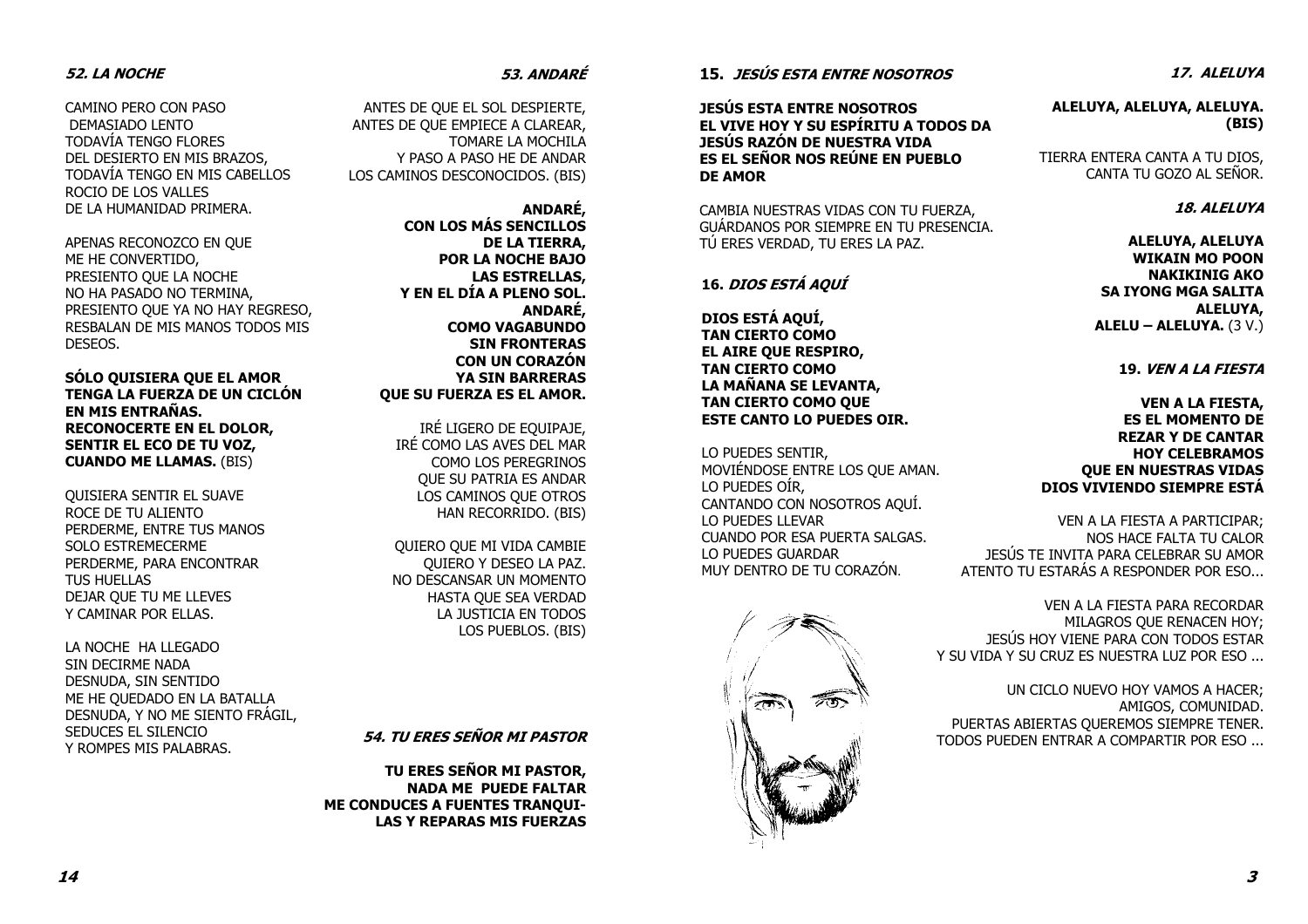### 20. ALELUYA DE LA TIERRA

¿QUIÉN QUIERE RESUCITAR A ESTE MUNDO QUE SE MUERE? ¿QUIÉN CANTARÁ EL ALELUYA DE ESA NUEVA LUZ QUE VIENE?

¿QUIÉN CUANDO MIRE LA TIERRA Y LAS TRAGEDIAS OBSERVE, SENTIRÁ EN SU CORAZÓN EL DOLOR DE QUIEN SE MUERE?

¿QUIÉN ES CAPAZ DE SALVAR A ESTE MUNDO DECADENTE, Y MANTIENE LA ESPERANZA DE LOS MUCHOS QUE LA PIERDEN?

### EL QUE SUFRE, MATA Y MUERE, DESESPERA Y ENLOQUECE, Y OTROS SON ESPECTADORES, NO LO SIENTEN.

¿QUIÉN BAJARÁ DE LA CRUZ A TANTO CRISTO SUFRIENTE, MIENTRAS LOS HOMBRES MIRAMOS, IMPASIVOS E INDOLENTES? ¿QUIÉN GRITA DESDE EL SILENCIO DE UN SER QUE A SU DIOS RETIENE, PORQUE SE HACE PALABRA QUE SIN HABLAR SE LA ENTIENDE? ¿QUIÉN SE TORNA EN ALELUYA PORQUE TRADUCE LA MUERTE, COMO EL TRIGO QUE SE PUDRE Y DE UNO CIENTOS VIENEN?

### ¡ALELUYA! CANTARÁ, QUIEN PERDIÓ LA ESPERANZA, Y LA TIERRA SONREIRÁ. *iALELUYA!*

### 21. TE DARÉ

TE DARÉ, TE DARÉ. OH, SEÑOR, LO QUE HAY EN MI. PARA VERTE SIEMPRE, ADORARTE SIEMPRE, Y SEGUIRTE SIEMPRE, TE DARÉ.. (BIS)

### 22. SI EL GRANO DE TRIGO

FELICES SOMOS EN LA POBREZA, SI EN NUESTRAS MANOS HAY AMOR DE DIOS, SI NOS ABRIMOS A LA ESPERANZA, SI TRABAJAMOS EN HACER EL BIEN. FELICES SOMOS EN LA HUMILDAD, SI COMO NIÑOS SABEMOS VIVIR SERÁ NUESTRA HEREDAD LA TIERRA, LA TIERRA.

SI EL GRANO DE TRIGO NO MUERE EN LA TIERRA ES IMPOSIBLE QUE NAZCA FRUTO. AQUEL QUE DA LA VIDA PARA LOS DEMÁS TENDRÁ SIEMPRE AL SEÑOR. *(BIS)* 

FELICES SOMOS SI COMPARTIMOS SI NUESTRO TIEMPO ES PARA LOS DEMÁS PARA QUIEN VIVE EN LA TRISTEZA Y PARA QUIEN CAMINA EN SOLEDAD. FELICES SOMOS SI DAMOS AMOR, SI EN NUESTRAS MANOS HAY SINCERIDAD PODREMOS SIEMPRE MIRAR Y VER A DIOS, Y VER A DIOS.

FELICES SOMOS SI OFRECEMOS PAZ Y NUESTRA VOZ DENUNCIA LA OPRESIÓN SI DESTERRAMOS ODIO Y RENCORES SERÁ MÁS LIMPIO NUESTRO CORAZÓN. FELICES SOMOS EN LA ADVERSIDAD SI NOS PERSIGUEN CUANDO NO HAY RAZÓN LA VIDA ENTONCES TENDRÁ SENTIDO EN DIOS, SENTIDO EN DIOS.

### 50. ERES BENDICIÓN PARA MI

CUANDO ME MIRAS, HERMANO MÍO, CUANDO ME MIRAS ERES BENDICIÓN PARA MI, Y ES TU MIRADA, COMO AGUA CLARA, ERES TORRENTE, BESO DE DIOS. CUANDO TE ACERCAS Y ME DAS FUERZA, CUANDO TE ACERCAS ERES BENDICIÓN PARA MI, Y ES TU PRESENCIA LUZ QUE RECUERDA EL AMOROSO ROSTRO DE DIOS.

### NO PUEDO RESISTIRME A TU ABRAZO, SEÑOR, NO PUEDO EVITAR TU MIRADA, NO PUEDO EVITAR QUE ME SEDUZCAS, QUE ME CUESTIONES A TRAVÉS DE MI HERMANO.

CUANDO INTERROGAS LO QUE NO AYUDA, CUANDO INTERROGAS ERES BENDICIÓN PARA MI, Y EN EL ENCUENTRO VIVO Y PRESIENTO EL COMPROMISO QUE PIDE DIOS. CUANDO CONSUELAS LA NOCHE OSCURA, CUANDO CONSUELAS ERES BENDICIÓN PARA MI, Y ES TU CARIÑO PAN DEL CAMINO, TIENDA CERCANA, TOQUE DE DIOS.

CUANDO ME DICES QUE MIRE EL MUNDO, CUANDO ME DICES QUE NO PUEDO SEGUIR IGUAL, QUE LA INJUSTICIA MATA Y DERRUMBA ENTORPECIENDO EL AMOR DE DIOS.



### Y YO EN VOSOTROS, ESTO LO DICE JESÚS Y ÉL SIEMPRE CUMPLE ÉL NOS LLAMA, NOS INCITA,

 PORQUE LO IMPRESCINDIBLE ES VIVIR UNIDO A DIOS, SER DE DIOS.

ESTAD EN MI

SU PROMESA.

NOS APREMIA

### LOS HOMBRES DE DIOS ...

EL ESPÍRITU DE DIOS ES SUAVE, DE PAZ, DE ORDEN Y ASÍ SON LO FRUTOS DE LAS PERSONAS QUE VIVEN UNIDAS A DIOS, COMPENETRADAS, INUNDADAS, POSEÍDAS DEL ESPÍRITU DE DIOS.

LOS HOMBRES DE DIOS ...

### 51. LOS HOMBRES DE DIOS

LOS HOMBRES DE DIOS Y LAS MUJERES DE DIOS SON INCONFUNDIBLES. LOS HOMBRES DE DIOS Y LAS MUJERES DE DIOS SON INCONFUNDIBLES. NO SE DISTINGUEN PORQUE SEAN BRILLANTES, PORQUE DESLUMBREN, POR SU FORTALEZA, SINO POR LOS FRUTOS SANTOS, SINO POR LOS FRUTOS SANTOS.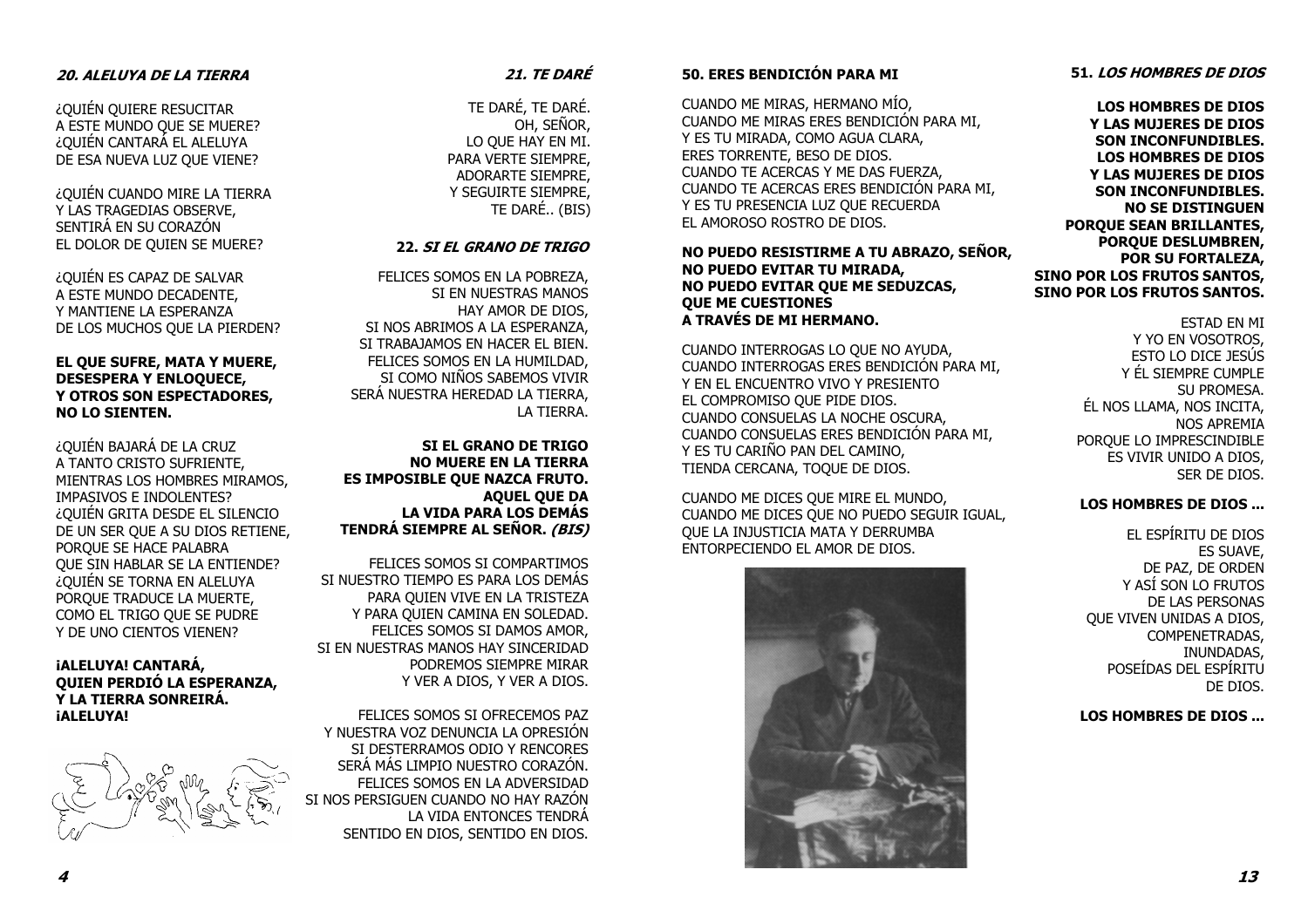### 47. FUENTE PERENNE

CRISTO CRUCIFICADO ES PARA LOS QUE NOS AMAN FUENTE PERENNE.

FUENTE PERENNE DE PAZ, LUZ Y FORTALEZA

### 48. MUJER DE A PIE

NO SE QUE PUEDE MÁS EN TI, SI LA VERGÜENZA O LA TERNURA. NO SE HASTA DONDE LLEGARÁ, TU AMOR EN ESTA COYUNTURA. COMO PALOMA QUE EN SU VUELO, CONOCE EL PRECIO DE LA ALTURA. COMO PERSONA ENAMORADA, TODO LO DAS, NADA CALCULAS.

### UNA Y OTRA VEZ, CANTARÉ PARA TI, CANTARÉ PARA TI, MUJER DE A PIE. (BIS)

NO SE QUE PUEDE MAS EN TI SI EL CORAZÓN O EL PENSAMIENTO, NO SE HASTA DONDE LLEGARÁ ESA INQUIETUD QUE LLEVAS DENTRO. PARA QUE VIVA EL HOMBRE NUEVO EN CADA PALMO DE A TIERRA, COMO SEMILLA QUE FLORECE AUNQUE TROPIECE CON LAS PIEDRAS.

NO SE QUE PUEDE MÁS EN TI, SI LA EXPERIENCIA O LA TEORÍA NO SE HASTA DONDE LLEGARÁ, TODA TU LUCHA CLANDESTINA. PARA CAMBIAR POQUITO A POCO LAS ACTITUDES Y LA VIDA EN EL TRABAJO COTIDIANO SIN QUE TE LLEVE HASTA LA CIMA.

### 49. NUEVAMENTE OS DIGO

COMO LUZ DEL SOL QUE DA LA VIDA, COMO TIERRA FÉRTIL DE ACOGIDA, ASÍ ES EL AMOR. COMO LA JUSTICIA SIN DEMORA, COMO EL TIEMPO QUE PERDIÓ LA HORA ASÍ ES EL AMOR.

### NUEVAMENTE OS DIGO, SOIS MIS AMIGOS. NUEVAMENTE OS DIGO,SOIS MIS AMIGOS. (BIS)

COMO AQUEL QUE LUCHA Y PIERDE TODO, Y AL FINAL LE DICEN: "TU ESTAS LOCO". ASÍ ES EL AMOR. COMO HACERSE PAN , HACERSE VINO, INVITAR A AMAR AL ENEMIGO, ASÍ ES EL AMOR.

COMO VAGABUNDO SIN FRONTERAS QUE NO TIENE MÁS QUE LO QUE ESPERA, ASÍ ES EL AMOR. COMO AQUEL QUE SABE QUE EL CAMINO NO SE ACABO SOLO EN EL AMIGO, ASÍ ES EL AMOR.

COMO AQUEL DOLOR QUE NO SE ENTIENDE PERO QUE DA LUZ CUANDO TE PRENDE, ASÍ ES EL AMOR. COMO EL HOMBRE NUEVO QUE ESPERAMOS CUANDO EL CORAZÓN NOS HACE HERMANOS, ASÍ ES EL AMOR.



### 23. SANTO

SANTO, SANTO, ES EL SEÑOR, DIOS DEL UNIVERSO. (BIS)

### HOSSANNA, HOSSANNA, HOSSANNA EN EL CIELO. (BIS)

CIELOS Y TIERRAS ESTÁN LLENOS DE SU INMENSA GLORIA. (BIS)

BENDITO EL QUE VIENE ANUNCIANDO EN NOMBRE DEL SEÑOR. (BIS)

### 24. SANTO NICARAGÜENSE

SANTO, SANTO, SANTO, SANTO, SANTO, SANTO ES NUESTRO DIOS, SEÑOR DE TODA LA TIERRA, SANTO, SANTO, ES NUESTRO DIOS. SANTO, SANTO, SANTO, SANTO, SANTO, SANTO ES NUESTRO DIOS, SEÑOR DE TODA LA HISTORIA, SANTO, SANTO, ES NUESTRO DIOS.

QUE ACOMPAÑA A NUESTRO PUEBLO, QUE VIVE NUESTRAS EN NUESTRAS LUCHAS, DEL UNIVERSO ENTERO EL ÚNICO SEÑOR. BENDITOS LOS QUE EN SU NOMBRE EL EVANGELIO ANUNCIAN, LA BUENA Y GRAN NOTICIA DE LA LIBERACIÓN.

### 25. *SANTO*

SANTO, SANTO, SANTO. SEÑOR, PADRE DE LOS HOMBRES. SEÑOR, VERBO DE LA HISTORIA. SEÑOR, FUEGO INEXTINGUIBLE. SANTO.

CARGADOS DE TU GLORIA ESTÁN LOS CIELOS. HOSANNA EN LAS ALTURAS. SEDIENTA ESTÁ LA TIERRA DE TU REINO. ALELUYA, ALELUYA. (BIS)

### 26. PADRE NUESTRO

EN EL MAR HE OÍDO HOY, SEÑOR TU VOZ QUE ME LLAMÓ Y ME PIDIÓ QUE ME ENTREGARA A MIS HERMANOS. ESA VOZ ME TRANSFORMÓ MI VIDA ENTERA YA CAMBIÓ Y SOLO PIENSO AHORA SEÑOR EN REPETIRTE.

### PADRENUESTRO, EN TI CREEMOS, PADRENUESTRO, TE OFRECEMOS, PADRENUESTRO, NUESTRAS MANOS, DE HERMANOS. (BIS)

CUANDO VAYA A OTRO LUGAR, TENDRÉ SEÑOR QUE ABANDONAR A MI FAMILIA, A MIS AMIGOS, POR SEGUIRTE. PERO SÉ QUE ASÍ ALGÚN DÍA PODRÉ ENSEÑAR TU VERDAD A MI HERMANO Y JUNTO A ÉL YO REPETIRTE.



### 27. ENTONCES LA PAZ ES VERDAD

CUANDO LLEVO LA PAZ CADA DÍA Y SOY CAPAZ DE OFRECERLA EN LA VIDA.

### ENTONCES LA PAZ ES VERDAD, LA JUSTICIA VENDRÁ SIN LLAMAR. ENTONCES LA PAZ ES VERDAD,ES UNA REALIDAD.

CUANDO LUCHO POR TODO LO JUSTO, AUNQUE HACERLO ME CAUSE DISGUSTO.

CUANDO INTENTO VENCER EGOÍSMOS Y COMPLICARME LA VIDA POR CRISTO.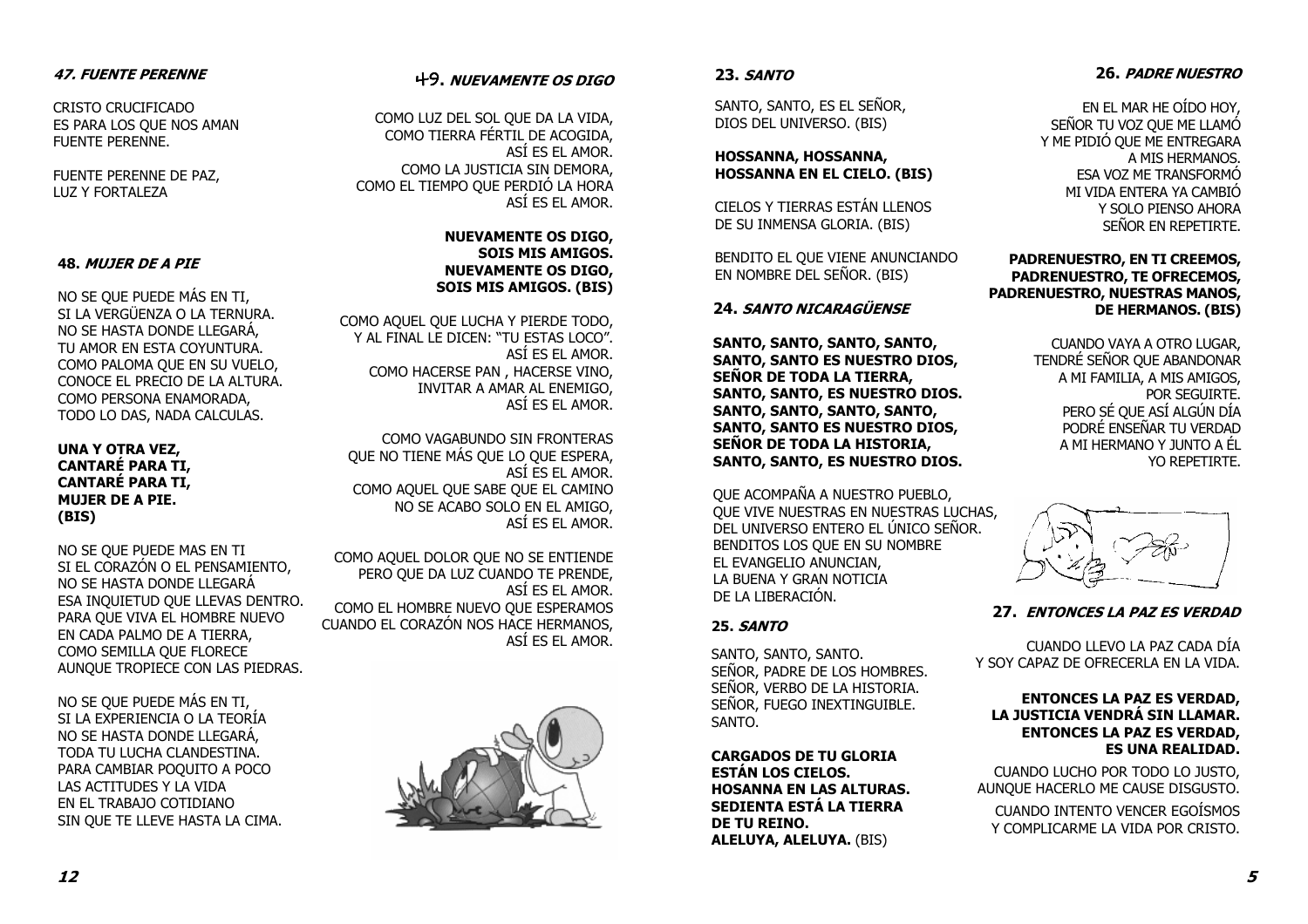### 28. POR LA PAZ NO CALLARÉ

POR LA PAZ NO CALLARÉ, NO CALLARÉ, POR LA PAZ N DESCANSARÉ, POR LA PAZ, POR LA PAZ.

BIENAVENTURADO EL CONSTRUCTOR DE PAZ.

BIENAVENTURADO EL DE LIMPIO CORAZÓN.

BIENAVENTURADO EL QUE SABE DAR AMOR.

BIENAVENTURADO EL QUE HUYE DEL PODER.

BIENAVENTURADO EL QUE DICE LA VERDAD.

BIENAVENTURADO EL QUE MUERE POR LA PAZ.

### 29. DANOS TU PAZ

DANOS TU PAZ, DANOS LA PAZ, DANOS PAZ, SEÑOR. CAMINA CON NOSOTROS Y ENCONTREMOS TU AMOR. Y UNIENDO NUESTRAS MANOS CANTAREMOS AL CAMINAR. DANOS SEÑOR TU PAZ.

### 30. PONIENDO A DIOS EN EL CORAZÓN

PONIENDO A DIOS EN EL CORAZÓN, ES EL SECRETO DESPOJARSE DE SÍ MISMO ES LO PRIMERO. DESPUÉS ORAR, ORAR, ORAR, ORAR Y TRABAJAR. DESPUÉS ORAR, ORAR, ORAR, ORAR Y TRABAJAR. PARA ENCONTRAR EL TESORO, PARA ENCONTRAR EL TESORO.

### 31. SI CON VOSOTROS ESTOY

EN TODAS LAS CIUDADES DONDE VIVE EL HOMBRE GRIS EN MEDIO DE LA PRISA, ENTRE EL RUIDO QUE TE AÍSLA, A PESAR DE TODO ESTOY. EN ESTE MUNDO ABSURDO DE INJUSTICIAS Y DOLOR EN ESTA TIERRA BUENA DONDE HAY SITIO PARA TODOS, A PESAR DE TODO ESTOY.

SI, CON VOSOTROS ESTOY CON VOSOTROS ESTOY, SOY VUESTRO AMIGO. SI, ESTARÉ HASTA EL FINAL COMO EL AIRE Y EL MAR, NUEVAMENTE OS DIGO. (BIS)

EN LA VIDA QUE SE APAGA ENTRE REJAS DE OPRESIÓN, EN EL HOMBRE QUE SE OFRECE EN SACRIFICIO POR AMOR, A PESAR DE TODO ESTOY. EN LA PAZ QUE CONTINUA SIN DEJARSE DOMINAR, EN LA LUCHA QUE NO MUERE AUNQUE A MUCHOS ASESINEN, A PESAR DE TODO ESTOY.



### 44. TRENZA CON TUS MANOS

TRENZA CON TUS MANOS EL HOMBRE NUEVO TRENZA CON TUS MANOS LA DIVERSIDAD, TRENZA CON TUS MANOS NUESTRO FUTURO, TRENZA CON TUS MANOS LA UNIDAD.

JUNTOS QUEBRAREMOS EL SILENCIO PARA QUE CANTEMOS A UNA VOZ, JUNTOS ROMPEREMOS SOLEDADES, CUANDO SEA UNO EL CORAZÓN.

### TRENZA CON TUS MANOS ...

CUANDO SE OSCURECE LA UTOPÍA Y EL CANSANCIO TOCA NUESTRA FE, LUCHA CON NOSOTROS TU MARIA, QUE CON TU TERNURA NO HABRÁ SED.

### TRENZA CON TUS MANOS ...

HOY CONTINUAREMOS ESTA OBRA, QUE NOS QUEDA MUCHO POR HACER. NO TEMÁIS EL RIESGO, VAMOS JUNTOS EL SUEÑO DE POVEDA PUEDE SER.

NECESITO TUS MANOS PARA CONTINUAR BENDICIENDO. NECESITO TUS LABIOS PARA CONTINUAR HABLANDO. NECESITO TUS MANOS PARA CONTINUAR SUFRIENDO NECESITO TU ALMA PARA CONTINUAR SALVANDO.

### TE NECESITO PARA CONTINUAR PARA CONTINUAR SALVANDO. TE NECESITO PORQUE LOS HOMBRES SON SON TODOS, TODOS MIS HERMANOS.

NECESITO TU ESFUERZO PARA CONTINUAR MI ENTREGA NECESITO TU AYUDA PARA CONTINUAR MI OBRA. NECESITO TU VIDA PARA CONTINUAR MURIENDO. NECESITO TU MUERTE PARA CONTINUAR VIVIENDO.

### 46. CONTINUAREMOS CONTIGO

MIRAR A DONDE TU MIRAS ABRIR ANCHO EL HORIZONTE Y ALCANZAR PUEBLO QUE GRITAN CON LAMENTO SU VERDAD. BUSCAREMOS ESA LUZ, QUE SE REPARTE EN LA SOMBRA, Y HALLAREMOS TODA ENTERA UNA INMENSA CLARIDAD.

BROTARAN DE ENTRE TUS MANOS COMO TIERRA FLORECIDA EL DESPERTAR JUBILOSO DE UNA NUEVA LIBERTAD. Y CRECERÁN LOS PEQUEÑOS EN LA FAMILIA SOÑADA Y ESTRECHAREMOS FELICES UNA FECUNDA HERMANDAD.

SE ENCONTRARAN UN ABRAZO EL DOLOR Y LA ALEGRÍA COMO DOS VIEJOS AMIGOS EN UNA MISMA UNIDAD. RESURGIRÁ LA ESPERANZA QUE A DIOS ALBERGA EN SU SENO ENSANCHAREMOS LA TIENDA REPARTIREMOS EL PAN.

MIRAREMOS EL FUTURO CON AMOR QUE ROMPE EL VIENTO CONTINUAREMOS CONTIGO LA HUELLA DE TU MIRAR. CONTINUAREMOS CONTIGO LA OBRA QUE HOY ACOGEMOS CONTINUAREMOS CONTIGO MIRANDO CON TU MIRAR. 45. NECESITO TUS MANOS

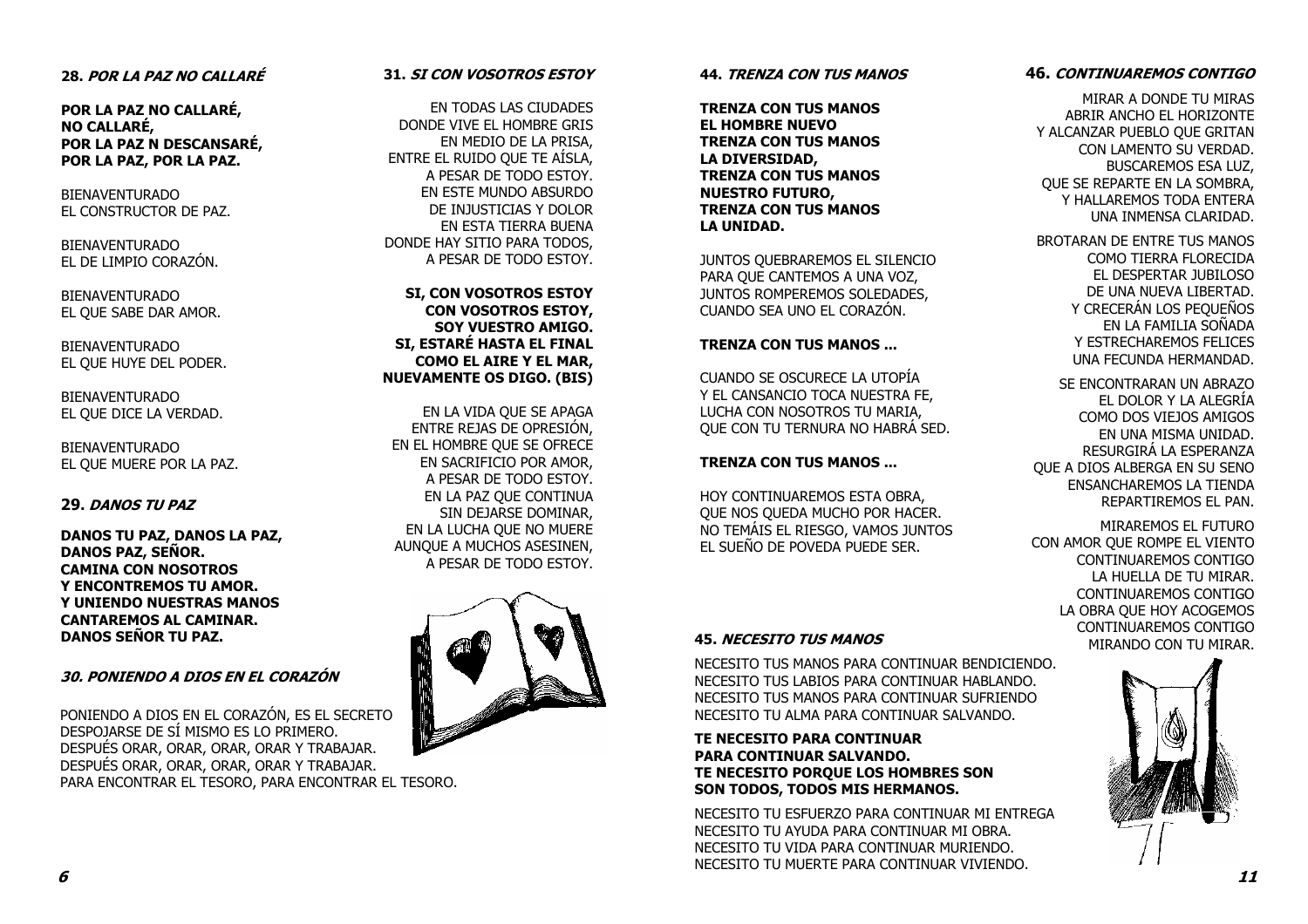### 40. AQUEL ES NUESTRO AMIGO

AQUEL QUE CONSTRUYE LA NUEVA CIUDAD. AQUEL QUE PASA HAMBRE POR DARNOS SU PAN

### AQUEL, ES NUESTRO AMIGO, ES EL AMIGO, AQUEL.

AQUEL QUE POR LA VIDA SE ENTREGA EN LA CRUZ AQUEL QUE EN LAS TINIEBLAS NOS BRINDA SU LUZ.

AQUEL QUE NI LA MUERTE LE PUEDE VENCER AQUEL QUE EN LA TERNURA CUESTIONA EL PODER.

AQUEL QUE POR AMOR ACEPTA PERDER AQUEL QUE DA LA VIDA Y AYUDA A CREER.



41. PADRE UNENOS

PADRE ÚNENOS, PADRE ÚNENOS QUE EL MUNDO CREA QUE ENVIASTE AL HIJO PADRE ÚNENOS.

### 42. EN MI DEBILIDAD

EN MI DEBILIDAD, TE HACES FUERTE EN MI DEBILIDAD, TE HACES FUERTE SOLO EN TU AMOR ME HACES FUERTE SOLO EN TU VIDA ME HACES FUERTE EN MI DEBILIDAD, TE HACES FUERTE EN MÍ.

### 43. YO SOLO FUI UN INSTRUMENTO

YO SOLO FUI UN INSTRUMENTO POBRE, DÉBIL Y SENCILLO, QUE DESCALZO POR LA VIDA FUE LUCHANDO UN CAMINO Y MURIENDO EN CADA PASO. FUE DANDO FRUTO.

YO SOLO FUI UN INSTRUMENTO EN LAS MANOS CREADORAS DE MI DIOS QUE ES ARTISTA, QUE DA MAS AL QUE MAS PIDA, ES EL DIOS QUE SE HA EMPEÑADO EN NUESTRO OBRA.

YO SOLO FUI UN INSTRUMENTO AFINADO EN UNA CUEVA, ENTRE JUEGO DE MIRADAS, EN SILENCIOS QUE TRASPASAN LA MÁS NEGRA DE LAS NOCHES LA CRUZ Y EL ALBA.

YO SOLO FUI UN INSTRUMENTO ENVIADO A LAS PERSONAS, PREOCUPADO POR QUE SEA REALIDAD EL HOMBRE NUEVO PORQUE REINE LA JUSTICIA EN NUESTRO PUEBLO.

YO SÓLO SUI UN INSTRUMENTO QUE SE HIZO PIEDRA VIVA DE LA IGLESIA QUE MÁS QUIERO POR LA QUE YO DI LA VIDA Y ME HICE PAN Y SANGRE CON JESUCRISTO.



### 32. HISTORIA DE AMISTAD

TU, QUE RECORRISTE LOS CAMINOS SIN EQUIPAJE SIN RUMBO FIJO, BAJO LAS ESTRELLAS. TU, LLENO DE VIDA SIN ORILLAS, ENTRE LA PAZ, LA POESÍA, GRAN PROFETA DE ISRAEL.

TU, HISTORIA DE AMISTAD QUE DA LA LIBERTAD, QUERIENDO TANTO DAS LA VIDA, TÚ HISTORIA DE AMISTAD, HERMANO Y COMPAÑERO DE ESTE PUEBLO QUE CAMINA. (BIS)

TÚ, QUE UNA TARDE NOS DIJISTE QUE YA QUE HABÍA QUE ESTAR TRISTES, EL AMOR A VENCIDO. TU TE HICISTE PAN, SORBO DE VINO PARA AQUEL QUE VA CONTIGO, PARA EL PUEBLO, AMIGO FIEL.

TU, PERSEGUIDO POR LA MUERTE, POR AQUELLOS QUE SIN SUERTE TE CONDENARON, TU, TRAICIONADO POR EL MIEDO QUE NOS LLEVA A LOS EXTREMOS, DANOS FUERZA EN LA VERDAD.



### 33. RUMBA A POVEDA

QUIERO COGER LA GUITARRA PARA CANTARLE A POVEDA EN ESTA SU ANDALUCÍA DONDE REPICAN LAS PALMAS Y ZAPATEA LA TIERRA.

ENTRE LA GRACIA GITANA DONDE EMPEZASTE LA IDEA SON BLANCAS LAS CHIMENEAS VIVEN DOLORES Y PENAS TIERRA GITANA, MORENA.

TU QUE FUISTE UN HOMBRE SOÑADOR, DÉJAME SOÑAR TU IDEA. TU QUE HICISTE EL SUEÑO REALIDAD, DÉJAME LUCHAR TU IDEA.

> DÉJAME SOÑARLA, DÉJAME VIVIRLA, DÉJAME CANTARLA, DÉJAME MORIR POR ELLA.(BIS)

CUANDO SE VIVE UNA IDEA, YA DEJA DE SER IDEA, SE TE COMPLICA LA VIDA Y Y SUFRES DE ESA MANERA QUE NACE EN TI SAVIA NUEVA.

DEJA LAS OBRAS OSCURAS QUE SE LAS LLEVE LA NIEBLA Y PONTE EL TRAJE DE LUCES PARA QUE SEAS TESTIGO DE ESTA GLORIOSA FAENA.

### TU QUE FUISTE...

QUIERO VIVIR LA JUSTICIA HASTA QUE CAMBIE LA TIERRA SEA LA PAZ LA PRIMERA TODO EL AMOR LA BANDERA QUE NOS TALADRE LA PIEDRA. (BIS)